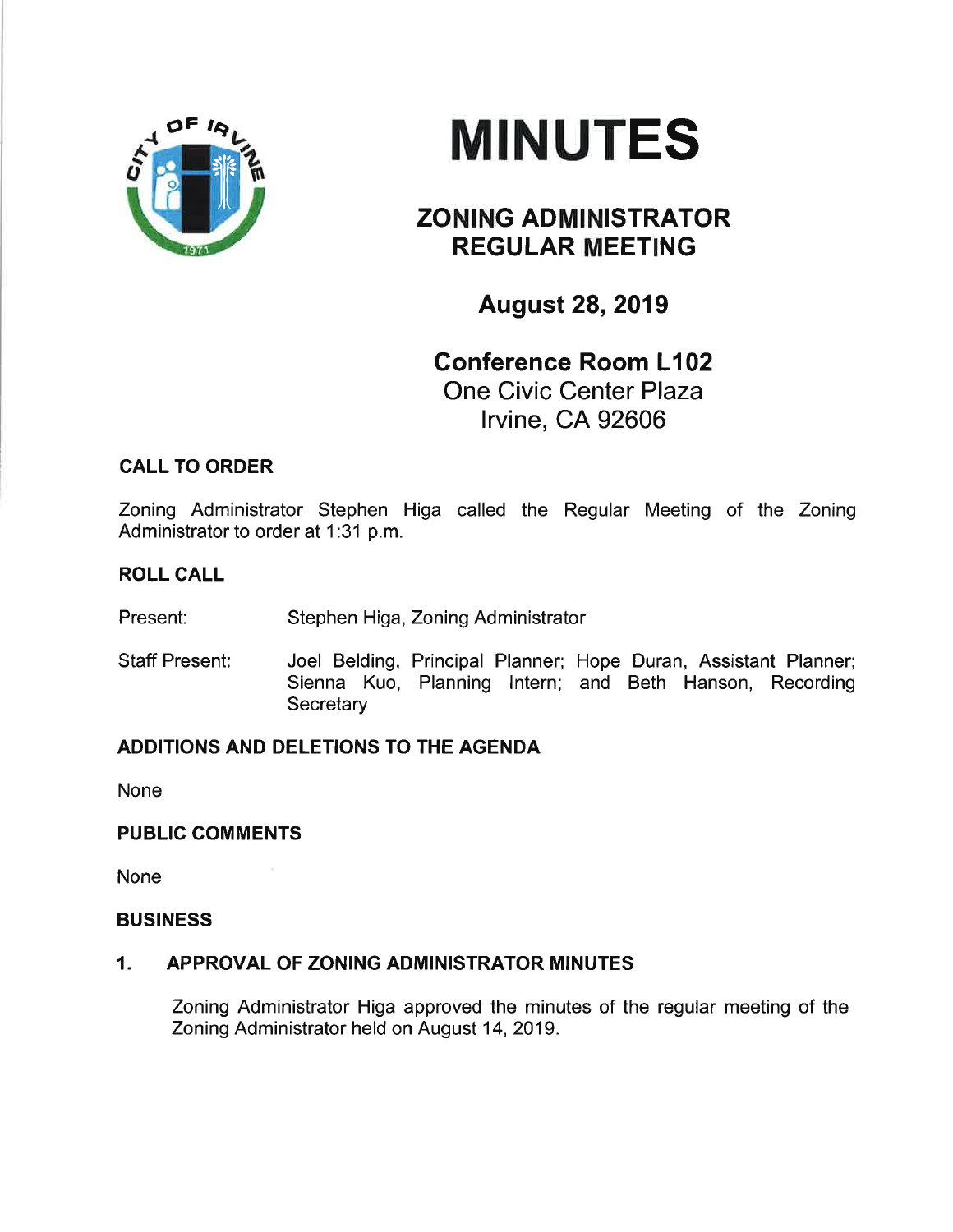#### PUBLIC HEARINGS

#### 2. SIGN PROGRAM WITH ADMINISTRATIVE RELIEF FOR THE RED HILUMCGAW OWNERS' ASSOCIATION IN THE IRVINE BUSINESS COMPLEX (PLANNING AREA 36, IBC)

Hope Duran, Assistant Planner, presented the staff report and was available to answer questions.

Zoning Administrator Higa opened the public hearing at 1:37 p.m.

Jerry Ohmer, Cogent Signs, spoke on the item, requesting a compromise be made to allow an increase of the sign size to match the existing signage. The original signs had never been approved and were not compliance with the Zoning Ordinance.

Zoning Administrator Higa closed the public hearing at 1:46 p.m

Zoning Administrator Higa noted there was no sign program governing the complex and some signs were never inspected and finaled and are out of compliance with the Zoning Ordinance. He noted that as tenants leave the nonconforming signs will be replaced and future signs must adhere to the new Sign Program.

ACTION: Zoning Administrator Higa adopted RESOLUTION No. 19-1486 - <sup>A</sup> RESOLUTION OF THE ZONING ADMINISTRATOR OF THE CITY OF IRVINE, CALIFORNIA, APPROVING SIGN PROGRAM OO783323.PSS WITH ADMINISTRATIVE RELIEF FOR HARVARD PLACE, LOCATED AT 17200- 17288 RED HILL AVENUE IN THE IRVINE BUSINESS COMPLEX (PLANNING AREA 36, IBC); FILED BY COGENT SIGNS ON BEHALF OF THE RED HILL/MCGAW OWNERS' ASSOCIATION

#### $3<sub>i</sub>$ SIGN PROGRAM WITH ADMINISTRATIVE RELIEF FOR THE SPECTRUM 7 TEMPORARY LEASING SIGN(S) IN PLANNING AREA 12 (OAK CREEK)

Sienna Kuo, Planning Intern, gave the staff report and was available to answer questions.

Zoning Administrator Higa opened the public hearing at 1:51p.m.

The applicant, Jeff Davis, lrvine Company Office Properties, was available to answer questions.

Zoning Administrator Higa closed the public hearing at 1:52 p.m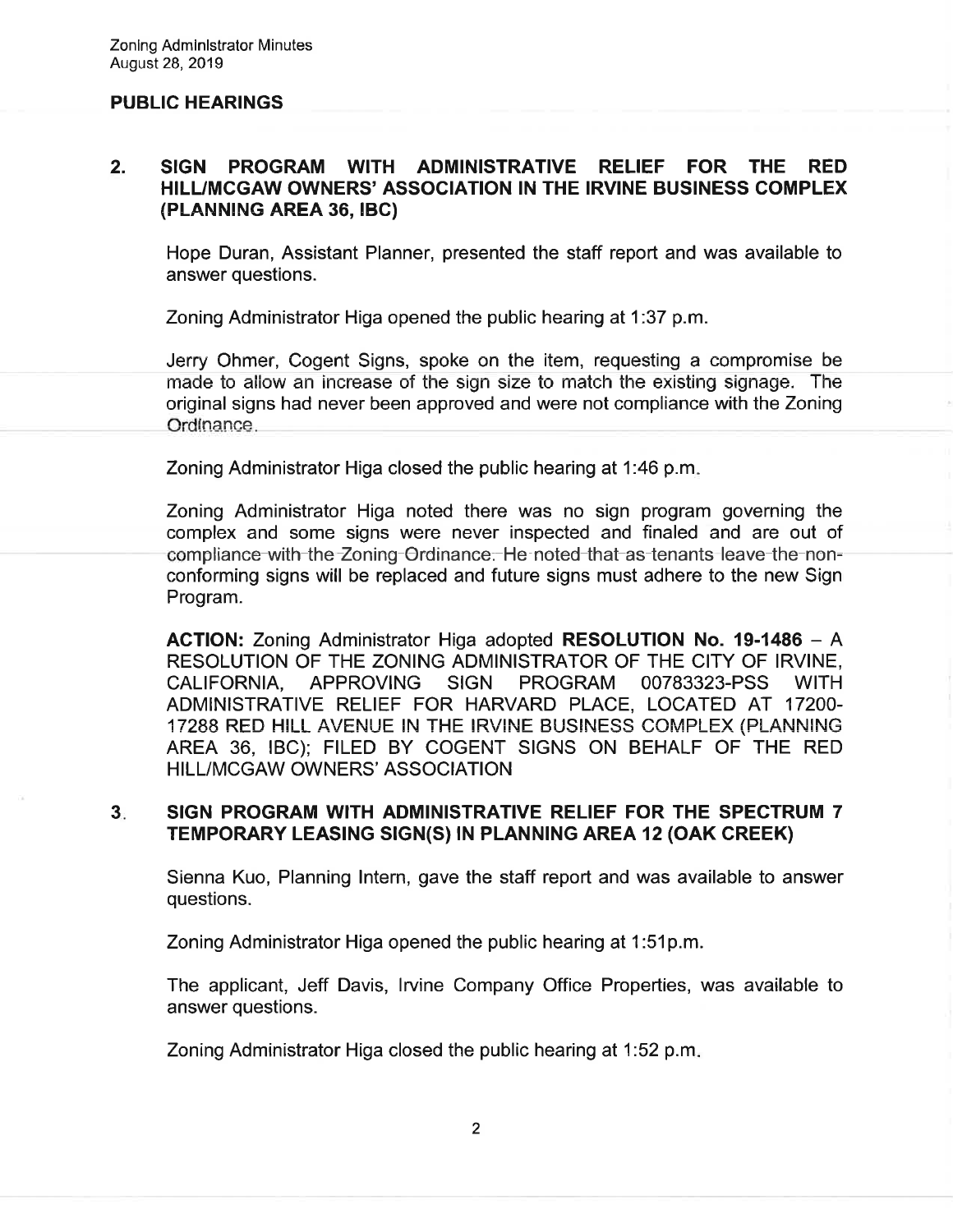ACTION: Zoning Administrator Higa adopted RESOLUTION No. 19-1487 A RESOLUTION OF THE ZONING ADMINISTRATOR OF THE CITY OF IRVINE,<br>CALIFORNIA. APPROVING SIGN PROGRAM 00788705-PSS WITH PROGRAM 00788705-PSS WITH ADMINISTRATIVE RELIEF FOR THE SPECTRUM 7 SIGN PROGRAM FOR TEMPORARY LEASING SIGNS lN PLANNING AREA 12 (OAK CREEK); FILED BY BAAB & ASSOCIATES ON BEHALF OF THE IRVINE COMPANY OFFICE PROPERTIES.

#### ADJOURNMENT

Zoning Administrator Higa adjourned the meeting at 1:53 p.m. to the Regular Meeting on September 11, 2019, at 1:30 p.m., Irvine Civic Center, Conference Room L102, One Civic Center Plaza, lrvine, California.

**Stephen Higa, Zoning Administrator Contract Contract Contract Contract Contract Contract Contract Contract Contract Contract Contract Contract Contract Contract Contract Contract Contract Contract Contract Contract Contra**